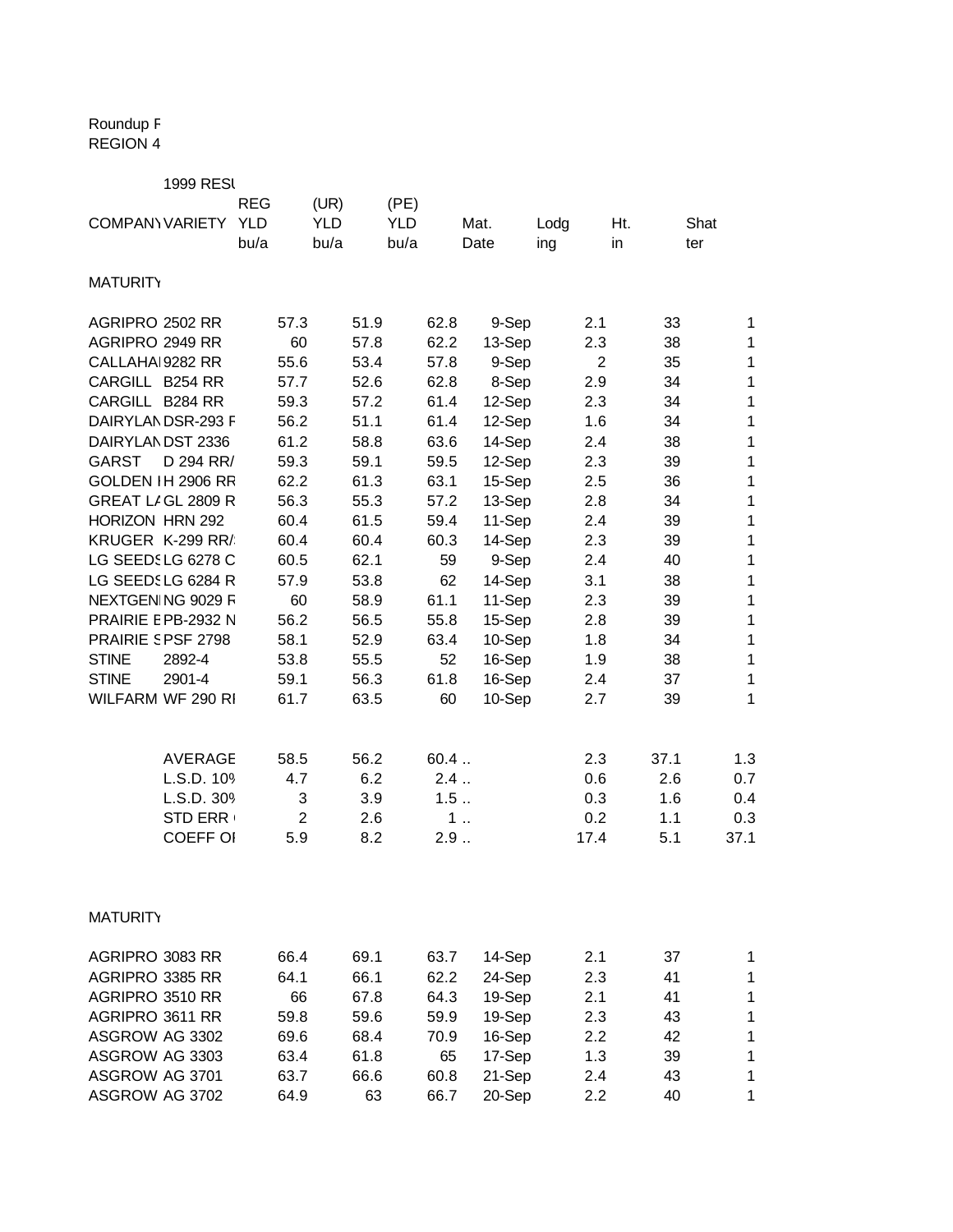| <b>BECK'S</b>    | 352 RR                    | 67.2 | 68.4 | 66   | 22-Sep | 2.3            | 42 | 1            |
|------------------|---------------------------|------|------|------|--------|----------------|----|--------------|
| <b>BECK'S</b>    | 402 RR                    | 62.4 | 63.9 | 61   | 26-Sep | 2.2            | 42 | 1            |
|                  | BIO GENE BG 380 NF        | 59   | 60.1 | 58   | 26-Sep | 3              | 44 | 1            |
|                  | BIO GENE BG 391 NF        | 59   | 57.4 | 60.6 | 22-Sep | 2.4            | 44 | 1            |
| CALLAHAI 9303 RR |                           | 64   | 65   | 63   | 11-Sep | 2.3            | 40 | 1            |
|                  | CALLAHA 9327 RRX          | 65.9 | 68.4 | 63.4 | 14-Sep | 2.1            | 41 | 1            |
| CALLAHAI 9366 RR |                           | 62.3 | 63.8 | 60.9 | 20-Sep | 2.1            | 43 | 1            |
| CARGILL B324 RR  |                           | 62.6 | 62.6 | 62.5 | 14-Sep | 2.8            | 40 | 1            |
| CARGILL B364 RR  |                           | 61.4 | 58.1 | 64.6 | 22-Sep | 2.6            | 44 | 1            |
| <b>CROW'S</b>    | 36009 RR                  | 63.2 | 61.9 | 64.6 | 15-Sep | 2.3            | 42 | $\mathbf{1}$ |
|                  | DAIRYLANDSR-321 F         | 59.6 | 59.3 | 60   | 12-Sep | 2.7            | 37 | 1            |
|                  | DAIRYLAN DSR-327 F        | 59.8 | 59.2 | 60.4 | 19-Sep | 2.1            | 42 | 1            |
|                  | DAIRYLANDSR-363 F         | 63.7 | 65.6 | 61.8 | 20-Sep | $\overline{2}$ | 40 | 1            |
|                  | DAIRYLANDSR-381 F         | 62.6 | 60.3 | 64.8 | 25-Sep | 1.9            | 39 | 1            |
| <b>DEKALB</b>    | <b>CX 367C R</b>          | 60.4 | 58.3 | 62.5 | 23-Sep | 3.2            | 41 | 1            |
| <b>DEKALB</b>    | CX 383 RR                 | 61.2 | 61.1 | 61.3 | 25-Sep | 2.3            | 41 | 1            |
| <b>EXCEL</b>     | 8320 RR                   | 59.9 | 61.5 | 58.2 | 16-Sep | 2.4            | 40 | 1            |
| <b>EXCEL</b>     | 8350 RR                   | 60.4 | 57.6 | 63.2 | 14-Sep | 1.8            | 39 | 1            |
| <b>EXCEL</b>     | 8365 NRR                  | 61.8 | 60.9 | 62.6 | 19-Sep | 2.3            | 42 | 1            |
| <b>EXCEL</b>     | 8370 RR                   | 62.2 | 58.6 | 65.9 | 20-Sep | 2.6            | 40 | 1            |
| <b>EXCEL</b>     | 8381 NRR                  | 60.7 | 61.5 | 59.9 | 25-Sep | 3.1            | 44 | 1            |
| <b>EXCEL</b>     | 8382 NRR                  | 59.3 | 60.9 | 57.7 | 23-Sep | 2.2            | 42 | 1            |
| <b>GARST</b>     | D 305 RR                  | 62.6 | 63.3 | 62   | 11-Sep | 2.3            | 39 | 1            |
| <b>GARST</b>     | D 333 RR/                 | 62.7 | 63.7 | 61.8 | 25-Sep | 1.9            | 40 | 1            |
| <b>GARST</b>     | D 370 RR                  | 62.6 | 62.4 | 62.7 | 23-Sep | 2.4            | 43 | 1            |
| <b>GARST</b>     |                           | 60   |      |      | 25-Sep |                | 45 | $\mathbf{1}$ |
|                  | D 399 RR/                 |      | 60.9 | 59.1 |        | 2.2            |    |              |
|                  | GOLDEN IH 3185 RR         | 58.8 | 55.9 | 61.8 | 16-Sep | 2.1            | 39 | 1            |
|                  | GOLDEN IH 3454 RR         | 60.2 | 57.5 | 63   | 19-Sep | 2.1            | 41 | 1            |
|                  | GOLDEN IH 3505 RR         | 64.1 | 63.7 | 64.6 | 24-Sep | 2.6            | 41 | 1            |
|                  | GOLDEN IH 3843 RR         | 58.8 | 59.1 | 58.6 | 25-Sep | $\overline{2}$ | 44 | 1            |
|                  | GOLDEN IH 3960 RR         | 64   | 66.4 | 61.6 | 25-Sep | 2.4            | 41 | 1            |
|                  | <b>GOLDEN IX 93160 RI</b> | 64.6 | 65.8 | 63.4 | 15-Sep | $\overline{2}$ | 38 | 1            |
|                  | <b>GOLDEN IX 93943 RI</b> | 60.2 | 58.4 | 61.9 | 19-Sep | 1.6            | 40 | 1            |
|                  | GREAT LIGL 3002 R         | 66.5 | 69.8 | 63.2 | 16-Sep | 1.9            | 36 | 1            |
|                  | GREAT LIGL 3401 R         | 62.3 | 59.5 | 65.2 | 21-Sep | 2.2            | 40 | 1            |
|                  | GREAT LIGL 3609 R         | 64.1 | 67.6 | 60.7 | 19-Sep | 2.4            | 42 | 1            |
| GROWMA RT 3395   |                           | 63.3 | 63.6 | 62.9 | 16-Sep | 2.3            | 42 | 1            |
| GROWMA RT 3585   |                           | 68.1 | 70.6 | 65.7 | 19-Sep | 2.2            | 42 | $\mathbf{1}$ |
| GROWMA RT 3695   |                           | 59.3 | 56.2 | 62.5 | 20-Sep | 2.1            | 39 | $\mathbf 1$  |
| GROWMA RT 3796   |                           | 62.5 | 63.4 | 61.6 | 19-Sep | 2.7            | 42 | $\mathbf{1}$ |
| GROWMA RT 3885   |                           | 59   | 61.8 | 56.2 | 25-Sep | 2.9            | 41 | 1            |
| GROWMA RT 3996   |                           | 59.8 | 60   | 59.6 | 26-Sep | 2.5            | 41 | $\mathbf{1}$ |
| <b>HOBLIT</b>    | <b>HB 311 NF</b>          | 61.7 | 61.1 | 62.3 | 13-Sep | 2.1            | 41 | 1            |
| <b>HOBLIT</b>    | <b>HB 378 RF</b>          | 63.1 | 60.5 | 65.7 | 22-Sep | 2.4            | 39 | $\mathbf{1}$ |
| HORIZON HRN 362  |                           | 64.1 | 63.5 | 64.8 | 17-Sep | 2.2            | 41 | $\mathbf{1}$ |
|                  | KRUGER K-300 RR/          | 63.3 | 64.6 | 61.9 | 9-Sep  | 1.8            | 38 | 1            |
|                  | KRUGER K-303 RR/          | 59   | 60.7 | 57.2 | 14-Sep | $\overline{2}$ | 41 | 1            |
| KRUGER K-310 RR  |                           | 63.1 | 63.6 | 62.6 | 17-Sep | 2.5            | 36 | $\mathbf 1$  |
|                  | KRUGER K-311+ RF          | 66.4 | 67.5 | 65.2 | 16-Sep | 2.1            | 42 | 1            |
|                  | KRUGER K-320 RR/          | 65.2 | 65   | 65.4 | 14-Sep | 2.2            | 42 | $\mathbf 1$  |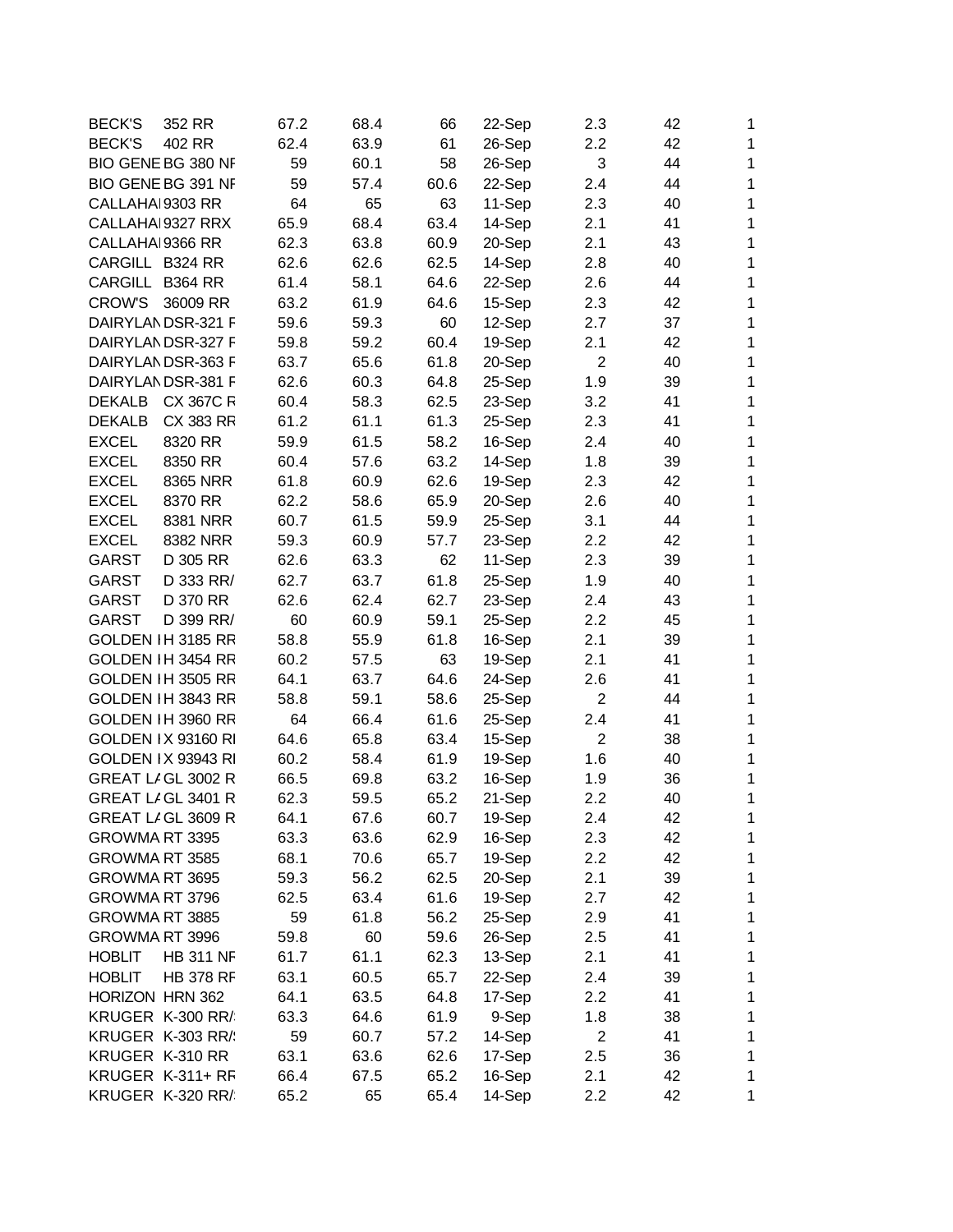|               | KRUGER K-322+ RF    | 64   | 65.1 | 62.9 | 19-Sep | 2                       | 42 | $\mathbf{1}$ |
|---------------|---------------------|------|------|------|--------|-------------------------|----|--------------|
|               | KRUGER K-333 RR     | 64.7 | 61.3 | 68.1 | 16-Sep | 2.1                     | 35 | 1            |
|               | KRUGER K-344 RR     | 63.9 | 63.8 | 63.9 | 16-Sep | 2.6                     | 40 | $\mathbf{1}$ |
|               | KRUGER K-363 RR     | 61.7 | 58.4 | 64.9 | 22-Sep | 2.3                     | 43 | 1            |
|               | KRUGER K-363 RR/    | 61   | 59   | 62.9 | 22-Sep | 1.8                     | 43 | $\mathbf 1$  |
|               | KRUGER K-366+ RF    | 63.1 | 63.2 | 63   | 18-Sep | 2.1                     | 40 | 1            |
|               | KRUGER K-369 RR     | 66.9 | 68.3 | 65.6 | 18-Sep | 2.1                     | 42 | $\mathbf 1$  |
|               | KRUGER K-369+ RF    | 69.2 | 71.7 | 66.7 | 19-Sep | 2                       | 42 | $\mathbf{1}$ |
|               | KRUGER K-370 RR     | 60.6 | 55.5 | 65.7 | 24-Sep | 2.3                     | 43 | $\mathbf{1}$ |
|               | KRUGER K-373 RR     | 62.4 | 59.9 | 64.9 | 17-Sep | 2.6                     | 41 | $\mathbf{1}$ |
|               | KRUGER K-377+ RF    | 60.8 | 62.3 | 59.3 | 20-Sep | 2.6                     | 44 | $\mathbf{1}$ |
|               | KRUGER K-380 RR/    | 56.7 | 51.4 | 62   | 19-Sep | 2.4                     | 42 | 1            |
|               | KRUGER K-383 RR/    | 63   | 64.5 | 61.4 | 25-Sep | 2.2                     | 43 | $\mathbf 1$  |
|               | KRUGER K-383+ RF    | 57.5 | 59.9 | 55.1 | 22-Sep | 3.3                     | 45 | 1            |
|               | KRUGER K-383A RF    | 59.1 | 61.3 | 56.8 | 27-Sep | 2.8                     | 44 | 1            |
|               | KRUGER K-388 RR     | 62.4 | 60.7 | 64.1 | 20-Sep | 2.7                     | 39 | 1            |
|               | KRUGER K-389 RR     | 59.5 | 53.3 | 65.7 | 23-Sep | $\overline{2}$          | 40 | $\mathbf{1}$ |
| <b>LEWIS</b>  | 3552 RR             | 58.9 | 57.1 | 60.6 | 23-Sep | 2.2                     | 41 | $\mathbf{1}$ |
| <b>LEWIS</b>  | 3671 RR             | 60.8 | 62.1 | 59.5 | 18-Sep | $\overline{2}$          | 43 | $\mathbf 1$  |
| <b>LEWIS</b>  | 3816 RR             | 62.9 | 62.1 | 63.7 | 19-Sep | 2.3                     | 40 | 1            |
|               | LG SEEDSLG 6336 R   | 63.2 | 62.5 | 63.8 | 12-Sep | 1.7                     | 35 | $\mathbf 1$  |
|               | LG SEEDSLG 6375 R   | 61.1 | 56.9 | 65.2 | 17-Sep | 2.4                     | 39 | 1            |
|               | LG SEEDSLG 6393 R   | 62.4 | 61.5 | 63.2 | 25-Sep | 2.3                     | 40 | $\mathbf 1$  |
|               | MIDWEST G 3225 RF   | 62.8 | 59.5 | 66.1 | 18-Sep | 1.8                     | 36 | 1            |
|               | NEXTGENING 1036 F   | 58.9 | 57.6 | 60.2 | 21-Sep | 2.4                     | 42 | $\mathbf{1}$ |
|               | NEXTGEN NG 362 R    | 59.4 | 58.6 | 60.3 | 22-Sep | 2                       | 42 | $\mathbf{1}$ |
|               | NEXTGEN NG 370 R    | 59.9 | 58.6 | 61.1 | 23-Sep | 2.3                     | 39 | $\mathbf 1$  |
|               | NEXTGEN NG 9034 R   | 60.1 | 59.5 | 60.7 | 19-Sep | 2.3                     | 42 | 1            |
| PIONEER 93B51 |                     | 64.1 | 65.3 | 62.9 | 14-Sep | 2.6                     | 37 | 1            |
| PIONEER 93B53 |                     | 64.9 | 64.9 | 64.9 | 19-Sep | 1.7                     | 37 | 1            |
| PIONEER 93B84 |                     | 65.3 | 63.8 | 66.8 | 25-Sep | 1.6                     | 41 | 1            |
|               | PRAIRIE E PB-3030 R | 62.8 | 62.2 | 63.4 | 17-Sep | 1.9                     | 43 | 1            |
|               | PRAIRIE E PB-3220 R | 61.2 | 59.3 | 63.1 | 15-Sep | 1.9                     | 35 | $\mathbf 1$  |
|               | PRAIRIE E PB-3258 R | 61.5 | 62   | 60.9 | 16-Sep | 2.4                     | 37 | 1            |
|               | PRAIRIE E PB-3410 R | 68.5 | 68.2 | 68.8 | 17-Sep | 2.1                     | 38 | $\mathbf 1$  |
|               | PRAIRIE E PB-3550 R | 67.8 | 68.4 | 67.1 | 17-Sep | $\overline{2}$          | 42 | $\mathbf 1$  |
|               | PRAIRIE E PB-3930 R | 61.5 | 63.3 | 59.8 | 26-Sep | 2.1                     | 40 | 1            |
|               | PRAIRIE SPSF 3200   | 60.1 | 62.4 | 57.7 | 14-Sep | 2.5                     | 37 | $\mathbf 1$  |
|               | PRAIRIE SPSF 3598   | 64.2 | 66.8 | 61.5 | 18-Sep | 2.4                     | 40 | $\mathbf 1$  |
|               | PRAIRIE SPSF 3999   | 62.3 | 61.6 | 63   | 25-Sep | 2.3                     | 39 | $\mathbf{1}$ |
| <b>STINE</b>  | 3203-4              | 61.7 | 57.6 | 65.9 | 13-Sep | 1.8                     | 36 | $\mathbf{1}$ |
| <b>STINE</b>  | 3502-4              | 64.5 | 66.4 | 62.6 | 23-Sep | 2.2                     | 42 | $\mathbf{1}$ |
| <b>STINE</b>  | 3503-4              | 65.5 | 62.7 | 68.3 | 15-Sep | 1.8                     | 35 | $\mathbf 1$  |
| <b>STINE</b>  | 3700-4              | 63.5 | 60.7 | 66.2 | 23-Sep | 2.4                     | 40 | 1            |
| <b>STINE</b>  | 3792-4              | 63.1 | 60.7 | 65.5 | 23-Sep | 2.5                     | 41 | 1            |
| <b>STONE</b>  | HC-2349             | 65.3 | 64.8 | 65.9 | 17-Sep | 2.2                     | 37 | $\mathbf 1$  |
| <b>STONE</b>  | HC-2379             | 64.4 | 61.9 | 66.8 | 22-Sep | $\overline{2}$          | 39 | $\mathbf 1$  |
| <b>STONE</b>  | HC-2399             | 62   | 61.7 | 62.2 | 26-Sep | 1.8                     | 42 | $\mathbf 1$  |
| <b>STRIKE</b> | 3890 RR             | 58.5 | 60   | 56.9 | 27-Sep | 2.7                     | 42 | $\mathbf{1}$ |
| <b>TERRA</b>  | TS 3680 R           | 58   | 60.1 | 56   | 17-Sep | $\overline{\mathbf{c}}$ | 42 | $\mathbf{1}$ |
|               |                     |      |      |      |        |                         |    |              |